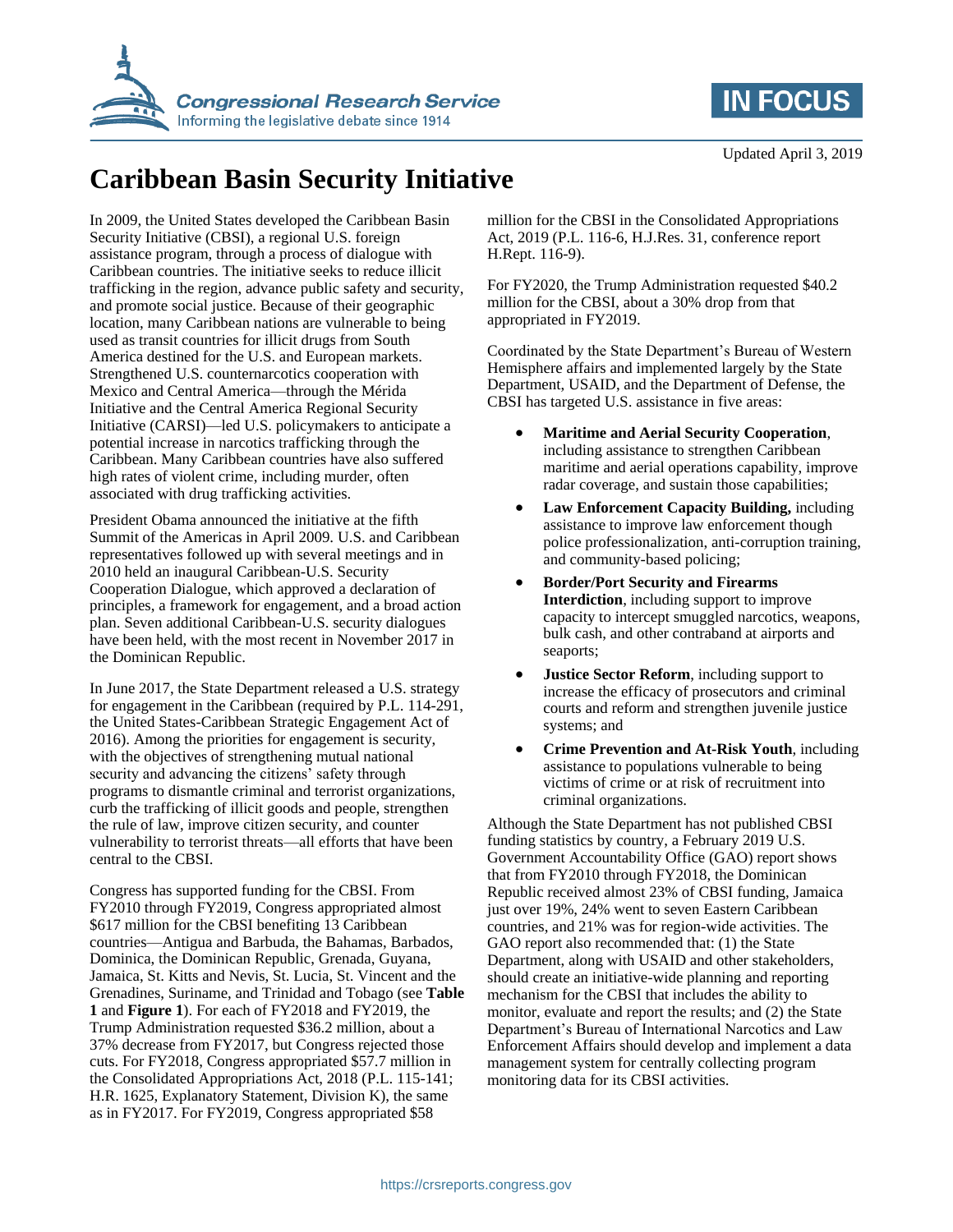

## <span id="page-1-1"></span>**Figure 1. Caribbean Countries Receiving CBSI Assistance**

**Source:** The Congressional Research Service.

**Notes:** Belize receives assistance under CARSI. Haiti receives security-related U.S. bilateral assistance.

| ี ๐ -              |            |           |              |             |            |         |
|--------------------|------------|-----------|--------------|-------------|------------|---------|
| <b>Fiscal Year</b> | <b>ESF</b> | <b>DA</b> | <b>INCLE</b> | <b>NADR</b> | <b>FMF</b> | Total   |
| FY2010             | 14.000     | 6.000     | 27.300       |             | 14.500     | 61.800  |
| <b>FY2011</b>      | 17.000     |           | 37.500       | 6.400       | 16.500     | 77.400  |
| FY2012             | 17.000     |           | 30.000       | 2.000       | 15.000     | 64.000  |
| FY2013             | 18.802     |           | 30.000       | 2.000       | 9.494      | 60.296  |
| FY2014             | 29.200     |           | 25.000       | 1.800       | 7.500      | 63.500  |
| FY2015             | 27.000     |           | 25.000       | 1.500       | 5.000      | 58.500  |
| FY2016             | 25.000     |           | 25.221       |             | 7.500      | 57.721  |
| FY2017             | 25.000     |           | 25.200       |             | 7.500      | 57.700  |
| FY2018 (est.)      | 25.000     |           | 25.200       |             | 7.500      | 57.700  |
| FY2019 (est.)      | 25.250     |           | 25.250       |             | 7.500      | 58.000  |
| Total              | 223.252    | 6.000     | 275.671      | 13.700      | 97.994     | 616.617 |

## <span id="page-1-0"></span>**Table 1. CBSI Funding By Foreign Aid Account, FY2010-FY2019 (U.S. \$millions)**

**Sources:** U.S. Department of State, Congressional Budget Justification for Foreign Operations, Annex: Regional Perspectives, Fiscal Year 2012 to FY2019. Explanatory Statement (Division K) to the Consolidated Appropriations Act, 2018, P.L. 115-141 (H.R. 1625). Conference Report to the Consolidated Appropriations Act, 2019 (H.Rept. 116-9 to P.L. 116-6).

**Notes:** ESF = Economic Support Fund; DA = Development Assistance; INCLE = International Narcotics Control and Law Enforcement; NADR = Nonproliferation, Anti-Terrorism, De-mining and Related Programs; and FMF = Foreign Military Financing.